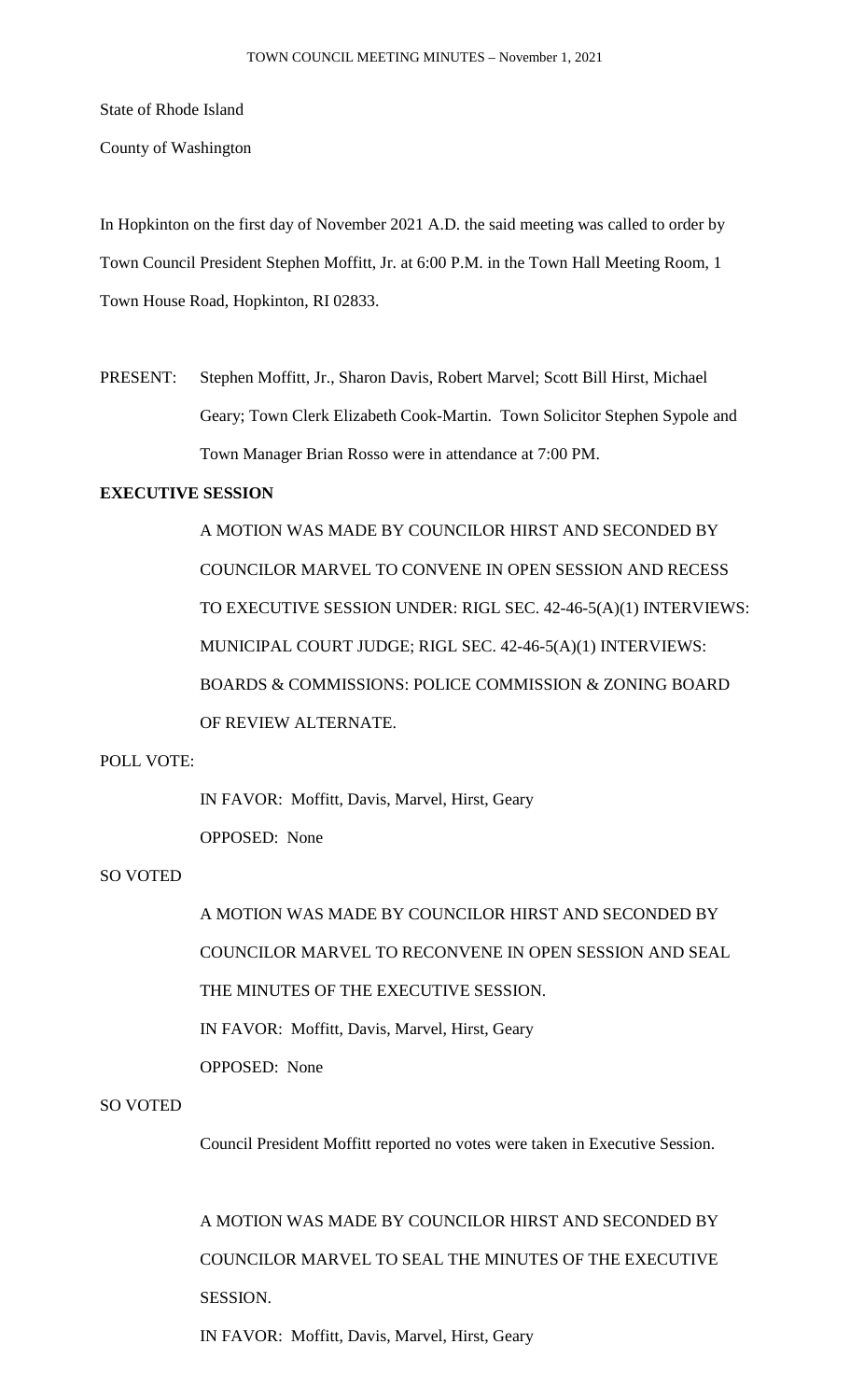#### OPPOSED: None

## SO VOTED

The meeting was called to order with a moment of silent meditation and a salute to the Flag.

## **HEARINGS**

A MOTION WAS MADE BY COUNCILOR DAVIS AND SECONDED BY COUNCILOR HIRST TO SIT AS A LICENSING BOARD. IN FAVOR: Moffitt, Davis, Marvel, Hirst, Geary OPPOSED: None

# SO VOTED

# **LIQUOR LICENSE RENEWALS**

The Council opened a hearing on the renewal of the following Liquor Licenses:

## **Class A:**

Hopkinton Liquor Depot, Lynn Marie Finn, President of PLW Hopkinton. Inc. – 229 Main Street, Ashaway, RI 02804. A representative was present.

Village Wine & Spirits, Venkat Doddapeneni, President of M2 Wines, LLC, - 26 Alton Bradford Road, Bradford, RI 02808. A representative was present.

# **Class B:**

Brick Oven Restaurant – Keith Knott, President, Brick Oven Restaurant of Ashaway, Inc., - 209 Main Street, Ashaway, RI 02804. Mr. Knott was present.

Fenner Hill Country Club, LLC – Ronald Levesque, President, - 33 Wheeler Lane, Hope Valley, RI 02832, w/courtesy cart. A representative was present.

Lucky House Restaurant, Inc. - Danny Zeng, President – 32 Main Street, Ashaway, RI 02804. A representative was present.

Little Rhody Lobster, LLC, Kevin Sullivan, President – 15A Frontier Road, Ashaway, RI 02804. Mr. Restivo was present.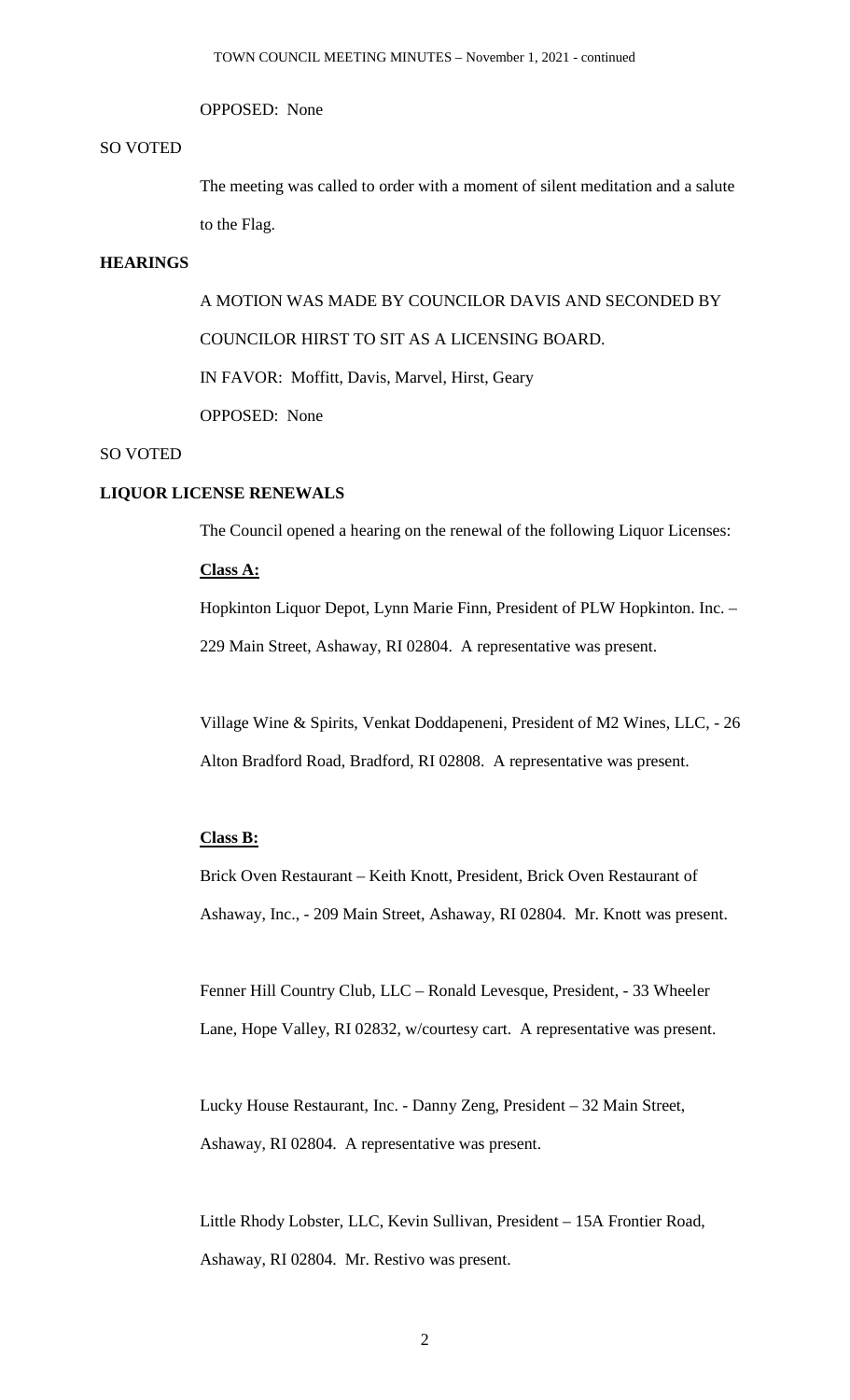Wood River Golf, LLC - Kathleen Thompson, President, - 78A Woodville Alton Road, Hope Valley, RI 02832, w/courtesy cart. Mrs. Thompson was present.

## **Class B-LIMITED:**

Main Street Pizza, Christopher Hoinsky, President, CHS, LLC, 229 Main Street, Ashaway, RI 02804. No one was present to represent this matter so it will be scheduled for November 15, 2021.

#### **Class C:**

Village Place Studio, LLC, Sherri Desjardins, President & Norbert Ansay, Jr., Manager, 999 Main Street, Hope Valley, RI 02832. Ms. Desjardins was present.

All fees paid and notices posted. The Town Clerk noted that application for Little Rhody Lobster also included a courtesy cart as well.

# Discussion:

Councilor Hirst asked the status of the fees and Clerk Cook-Martin explained that the owner of 15A Frontier Road, BCP, LLC, had paid their first quarter tax bill and was now current; however, two other entities had outstanding taxes but had the month of November to become current.

No one spoke in favor of or in opposition to the liquor license renewals.

A MOTION WAS MADE BY COUNCILOR HIRST AND SECONDED BY COUNCILOR DAVIS TO GRANT RENEWAL TO EACH LICENSE SUBJECT TO ALL STATE AND TOWN REGULATIONS BEING MET AND ALL TOWN TAXES CURRENT PRIOR TO ISSUE. IN FAVOR: Moffitt, Davis, Marvel, Hirst, Geary OPPOSED: None

# SO VOTED

A MOTION WAS MADE BY COUNCILOR HIRST AND SECONDED BY COUNCILOR GEARY TO SET THE LIMIT ON LIQUOR LICENSES: Class A: 2; Class B: 5; Class B Limited: 1; Class C: 1.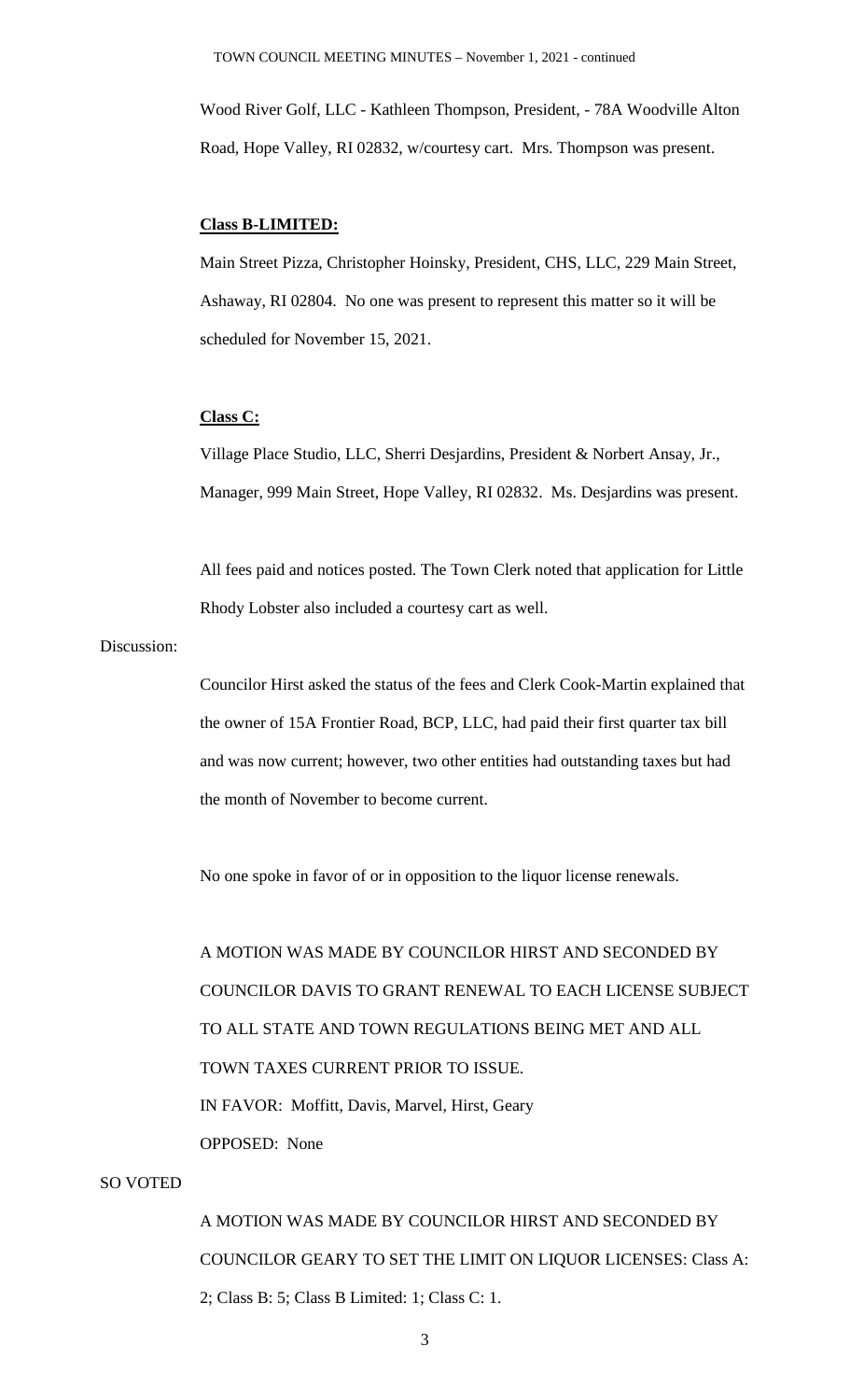IN FAVOR: Moffitt, Davis, Marvel, Hirst, Geary

OPPOSED: None

#### SO VOTED

#### **VICTUALLING LICENSE RENEWALS**

The Council opened a hearing on the renewal of the following Victualling Licenses: Brick Oven Restaurant, 209 Main St., Ashaway; Dunkin' Donuts, 231 Main Street, Ashaway; Fenner Hill Country Club, 33 Wheeler Ln., Hope Valley; Little Rhody Lobster, 15A Frontier Rd., Ashaway; Lucky House Restaurant, 32 Main St., Ashaway; Ma & Pa's Country Cookin, 865 Main St., Hope Valley; Ma & Pa's Country Store, 1044 Main St., Hope Valley; Main Street Pizza, 229 Main St., Ashaway; Pete's Grocery, 244B Ashaway Rd., Bradford; Spring Street Market, 1 Spring St., Hope Valley; West's Bakery, 995 Main St., Hope Valley; Wood River Golf, 78A Woodville Alton Rd., Hope Valley.

No one spoke in favor of or in opposition to the Victualling License renewals.

A MOTION WAS MADE BY COUNCILOR HIRST AND SECONDED BY COUNCILOR GEARY TO GRANT RENEWAL TO THE LICENSES SUBJECT TO ALL STATE AND TOWN REGULATIONS BEING MET AND ALL TOWN TAXES CURRENT PRIOR TO ISSUE. IN FAVOR: Moffitt, Davis, Marvel, Hirst, Geary OPPOSED: None

## SO VOTED

A MOTION TO WAS MADE BY COUNCILOR HIRST AND SECONDED BY COUNCILOR DAVIS TO ADJOURN AS LICENSING BOARD AND RECONVENE AS COUNCIL. IN FAVOR: Moffitt, Davis, Marvel, Hirst, Geary OPPOSED: None

# SO VOTED

## **CONSENT AGENDA**

A MOTION WAS MADE BY COUNCILOR HIRST AND SECONDED BY COUNCILOR DAVIS TO APPROVE CONSENT AGENDA AS FOLLOWS: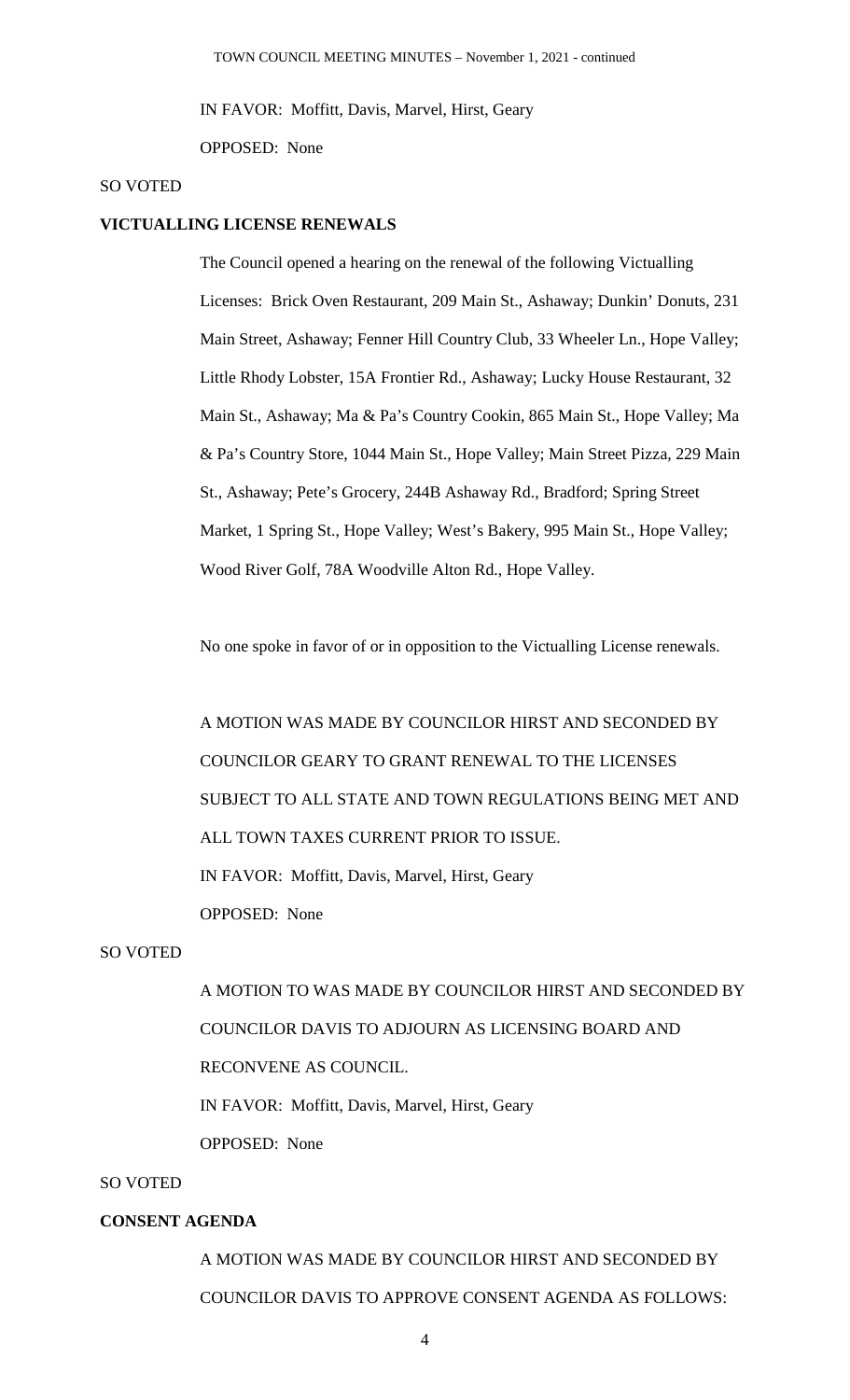Approve Town Council Meeting Minutes of October 18, 2021; Special Town Council Meeting Minutes of October 25, 2021; Set December 6, 2021 as a hearing date for a transfer of a Liquor License re: Brick Oven Restaurant; Approve abatement due to 2021 motor vehicle adjustment submitted by the Tax Assessor. IN FAVOR: Moffitt, Davis, Marvel, Hirst, Geary

OPPOSED: None

#### SO VOTED

#### **OLD BUSINESS**

## **PROPOSED COMMUNICATION COMMITTEE CHARGE**

This matter was scheduled to discuss and consider charge re: formation of a Communication Committee for the purpose of improving how the Town communicates important and general information to taxpayers.

Councilor Marvel proposed that a temporary committee be formed known as the Hopkinton Communications Committee to consist of five members appointed by the Town Council. The Committee will be responsible for exploring strategies and resources that will foster and promote a positive and productive dialogue with community members. Specifically, the committee will: (a) explore ways in which the Town can better communicate with the public through the use of various vehicles, such as social media and the Town website; (b) consider the establishment and management of a Town newsletter and other forms of communication, including costs involved; (c) explore ways for other Boards and Commissions to better communicate with residents as well as with each other; and (d) make recommendations to the Town Council consistent with their findings and present those recommendations to the Town Council. The Committee will meet on a specified day and will conclude its work upon providing its findings and recommendations to the Town Council.

Councilor Hirst felt that bulk mailing was a good way to get information to residents. He also believed the Councilors should be promoting the Town.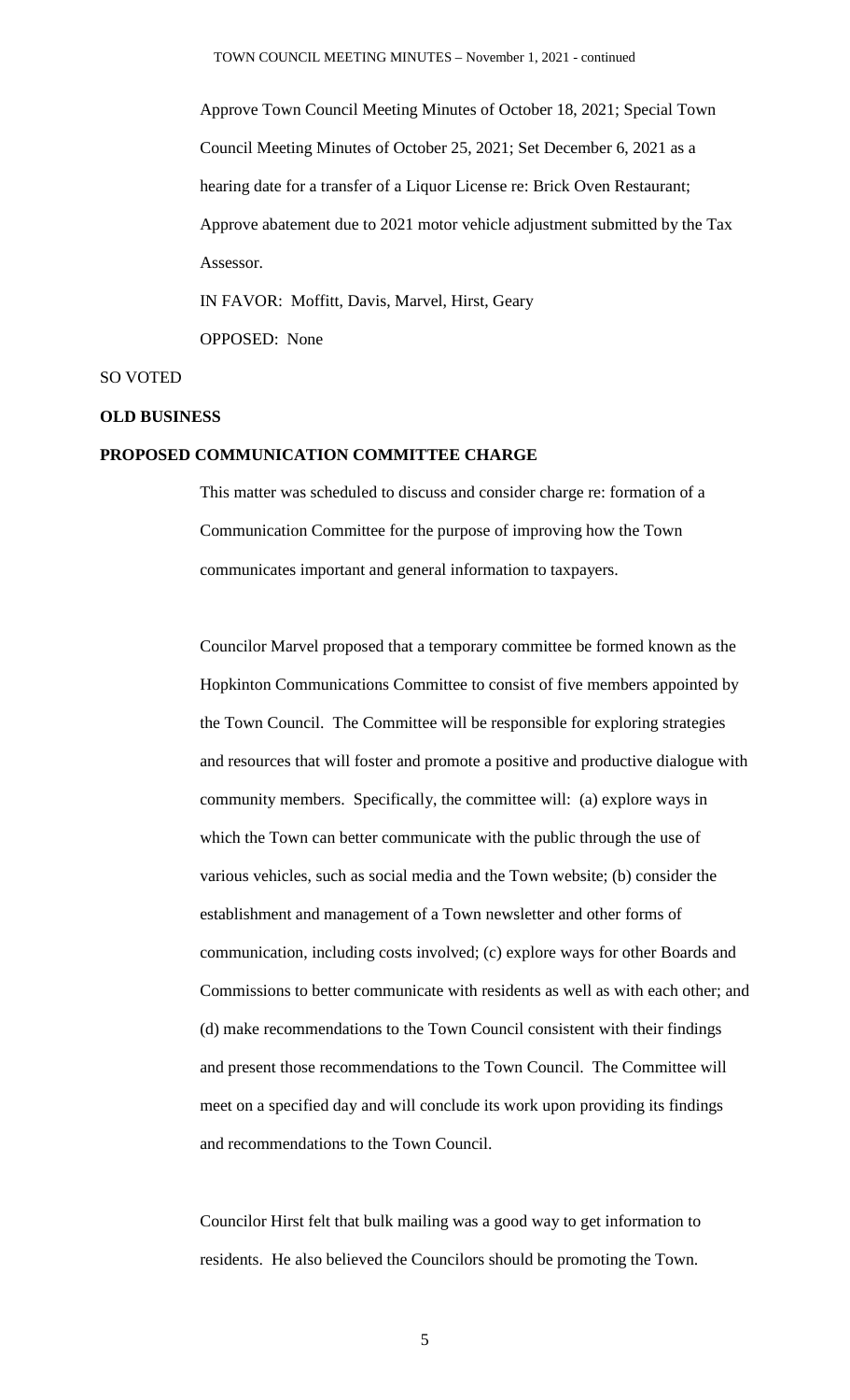Councilor Geary asked if applicants would need to have background checks performed and be interviewed, and how long this Committee would last. Councilor Marvel stated that applicants would be required to have background checks and an interview. He also suggested the Committee finish its work right around budget time so that the Council can gauge the success of this Committee based on the budget vote turnout. Council President Moffitt wished this to be a short term Committee to follow up with the Council after three months' time. He also did not wish to overwork Town staff and felt that the Committee should work with the Council. Councilor Marvel noted that this Committee should have a liaison assigned which he volunteered to be. Town Manager Rosso noted that in the budget they had asked for funding for the town's website and this Committee could possibly help with suggestions on the website as well. Council President Moffitt wished to be more specific on the charge, such as looking for avenues to provide information to residents. Councilor Marvel asked if they should tie this Committee directly to the up-coming budget vote and have the charge be defined as finding more ways to engage residents to vote. Councilor Hirst felt that there should always be an up-to-date website, especially for any emergency. There was discussion on the number of members and it was agreed that five would suffice. Council President Moffitt reiterated that he wished this Committee to report directly to the Council with their suggestions and it was agreed that the charge as written by Councilor Marvel was appropriate.

A MOTION WAS MADE BY COUNCILOR HIRST AND SECONDED BY COUNCILOR GEARY TO ACCEPT THE CHARGE REGARDING THE FORMATION OF A COMMUNICATION COMMITTEE FOR THE PURPOSE OF IMPROVING HOW THE TOWN COMMUNICATES IMPORTANT AND GENERAL INFORMATION TO TAXPAYERS. IN FAVOR: Moffitt, Davis, Marvel, Hirst, Geary OPPOSED: None

#### SO VOTED

#### **UPDATE FROM POTTER HILL DAM INFORMATION STUDY COMMITTEE**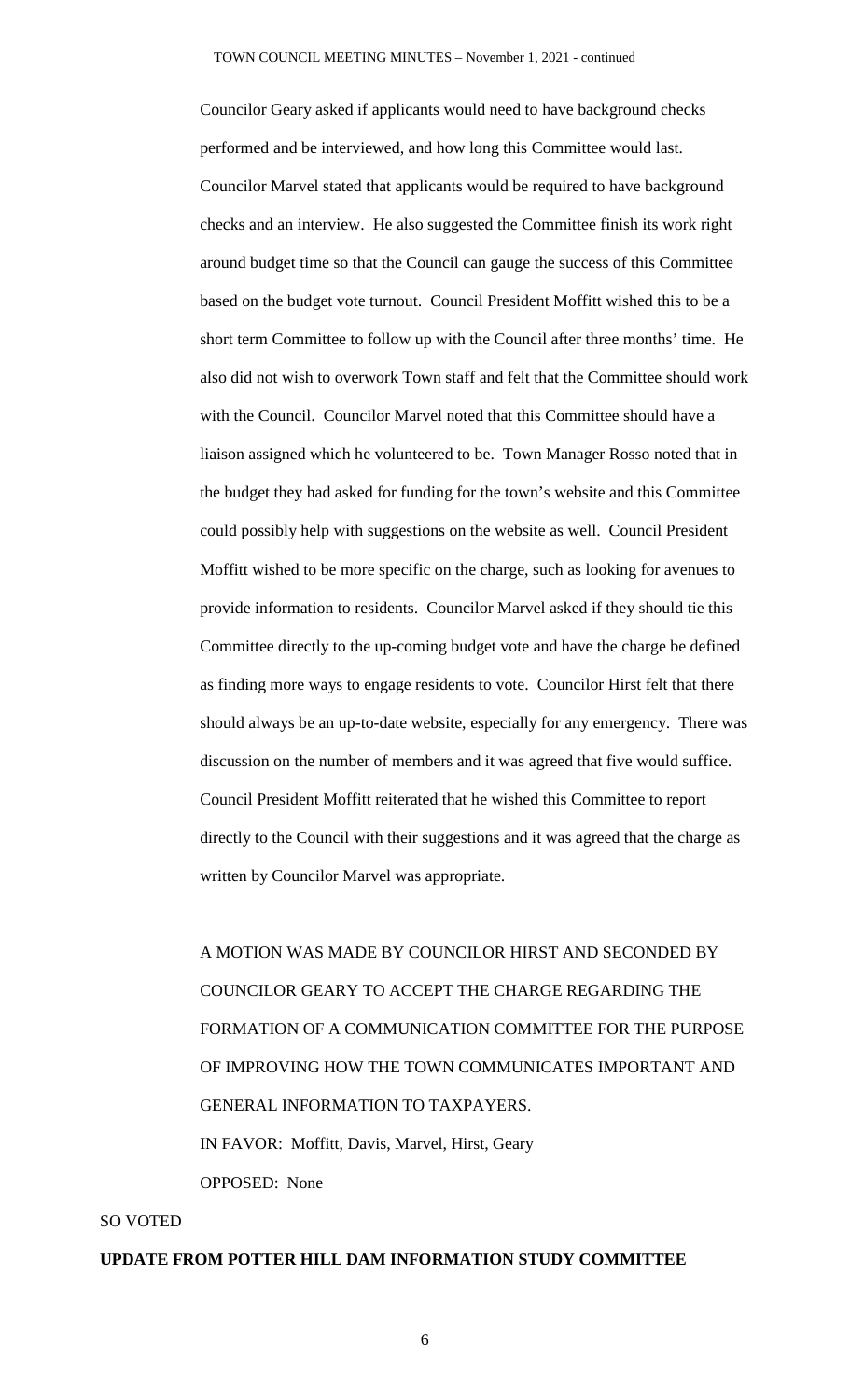The Potter Hill Dam Information Study Committee Chair Jim Duksta was present to provide an update to the Town Council. Other Committee members present: Carl Rosen, Marie Ward and Howard Mills.

Mr. Duksta read the following update:

On Friday, October  $15<sup>th</sup>$  the Fuss & O'Neill report was received by our committee. Highlights of each alternative were provided to the Hopkinton Town Council on Sunday October  $17<sup>th</sup>$  in preparation for the Fuss & O'Neill presentation to the Westerly Town Council on Monday, October 18<sup>th</sup>.

Following a workshop session on Monday, October  $25<sup>th</sup>$  there was a vote by the Westerly Town Council to pursue Alternative 3. The Westerly Town Council went on to approve the revision and renewal of the year two contract with Fuss and O'Neill for design, permitting, and construction for Alternative 3.

Their Council stated the following reasons as they made their votes:

- Does not impact Fire and Rescue
- Preserves the water level for wells
- Preserves the current Wildlife habitat
- Maintain property values
- Because they felt lack of funding should not dictate the solution
- Fuss & O'Neill successfully delivered a similar solution for the town in Bradford

Per the Fuss and O'Neill report, Alternative 3 entails lowering the dam 2.6 feet and then facilitates construction of a full height riffle-pool channel that would maintain the river's water levels upstream of the dam at or near their current elevations through the range of annual and flood-related flows.

The Hopkinton Potter Hill Dam Information Committee has reviewed the Fuss and O'Neill report and attended the Westerly Town Council Meetings and workshops. The committee supports Alternative 3 as the best solution possible for the following reasons:

• Avoid impact to water wells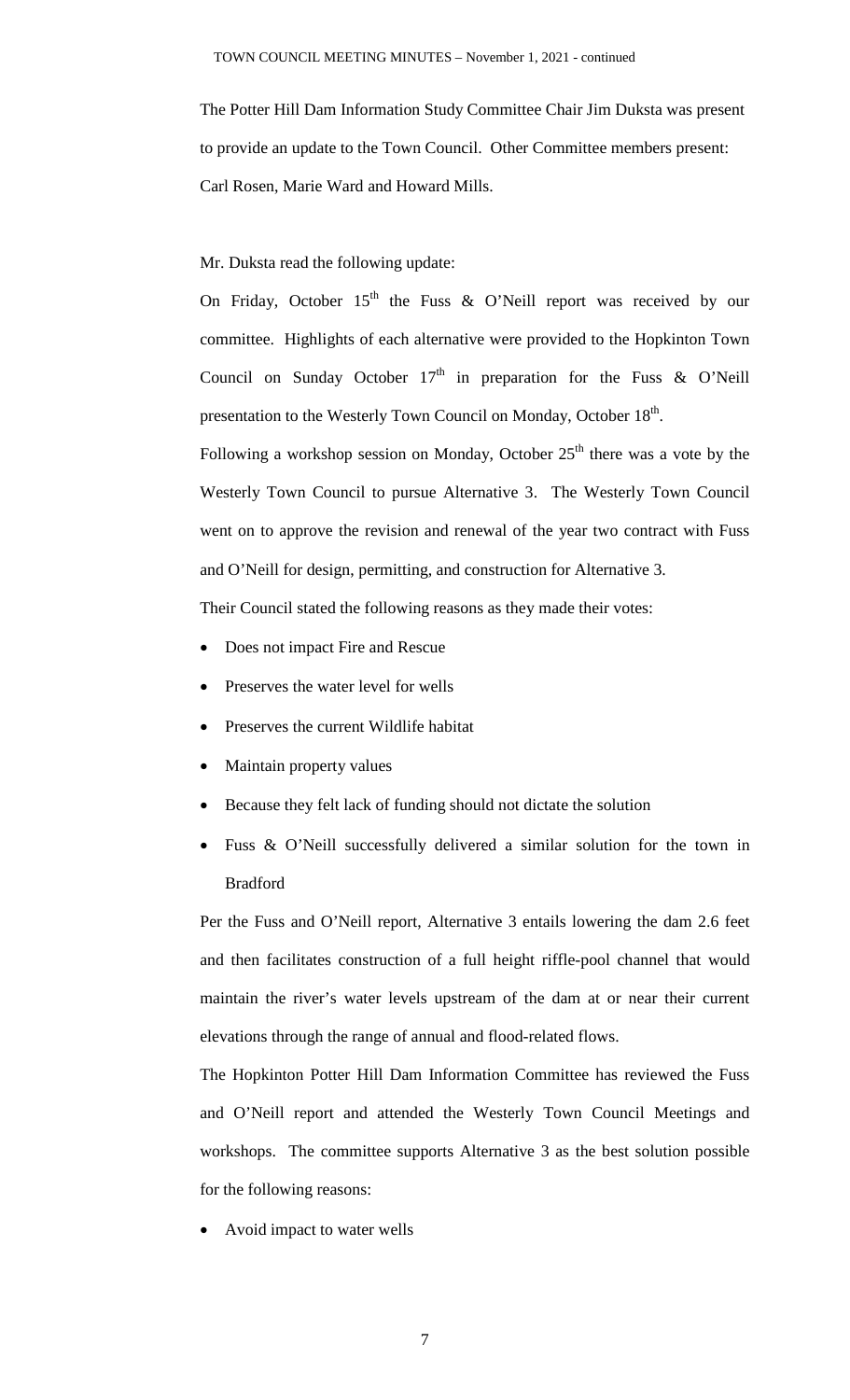- It is the only alternative that will meet the requirements of the US FWS design manual for fish passage at both the Potter Hill Mill site and the Route 3 Bridge locations
- Eliminates the potential danger of dropping the water level too low for fish passage
- Will not impact wildlife habitat currently in place today
- Will not impact property values
- Eliminates concerns with the river's edge becoming mudflats that will provide the opportunity for invasive plants to overtake riverbanks
- The river width will remain scenic and beautiful instead of losing 55 feet
- Maintains current accessibility for Fire and Rescue

The Hopkinton Potter Hill Dam Information Committee would like to make the following formal requests of the Hopkinton Town Council:

- 1. The Hopkinton Town Council takes a formal position on the alternatives at the next Town Council meeting
- 2. Hopkinton Town Council engages with the Westerly Town Council on actions and plans regarding the dam going forward
- 3. The appointment of a Town Council Liaison to this committee as a conduit for information
- 4. Hopkinton Town Council assists with seeking funding for the selected approach
- 5. A request be made to the Westerly Town Manager to provide the well survey names and answers provided for the Town of Hopkinton. This is valuable information to the town in general and would be of use should there be any change in the alternative selected.

Our committee has reviewed a large volume of information on this Dam removal and other dam removals. Please feel free to engage me or our committee members if you have any questions on the removal alternatives presented for the Potter Hill Dam.

The Hopkinton Potter Hill Dam Information Committee will continue to meet monthly (and as required if necessary) to continue to gather information until conclusion of this matter per our charge.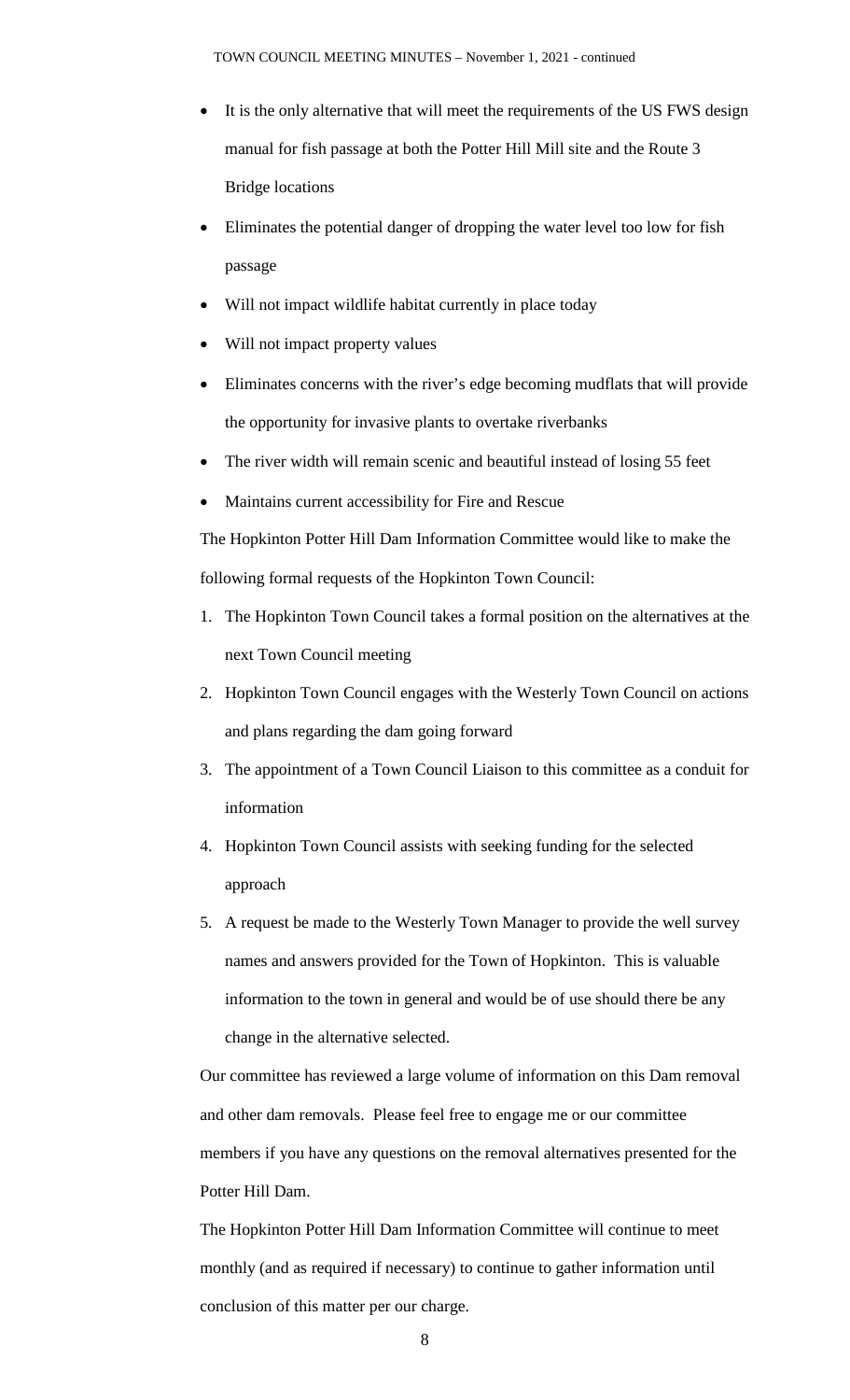Councilor Davis noted that she had contacted Gina Fuller and asked for the results of the questionnaire so they would know who the residents were that would be most impacted. Council President Moffitt asked Mr. Duksta what Westerly's next steps were since they were in year two of the NOAA grant. Mr. Duksta advised that when it was brought to Westerly's attention that there was controversy, they terminated the year two contact with Fuss & O'Neill. On October 25, 2021, Westerly made a motion to renegotiate the contract with Fuss & O'Neill for Alternative 3. Councilor Davis noted that Alternative 3 will cost at least Two Million Dollars more. Mr. Duksta noted that seeing that this matter concerned both towns, their Committee believed that both towns could benefit from seeking funding at the state level. Councilor Davis indicated that Ms. Fuller had suggested that Hopkinton invite the U.S. Fish and Wildlife and NOAA to speak with them regarding funding.

Howard Mills of Maxson Street asked Councilor Davis if she had said there were 39 wells that would be affected by lowering the river and Councilor Davis noted that in the Fuss & O'Neill report they had identified 20 wells that almost definitely would need to have their wells replaced and a possible 19 others. Mr. Duksta finished by indicating that the Potter Hill Dam Information Committee would continue meeting and they understand that there are some people interested in purchasing the mill property after it is cleaned up, including one party who may be a solar developer.

Carl Rosen of River Road noted that in the Fuss & O'Neill report, the URI information, he believed, was the most statistically correct which indicated that up to fifty wells may be affected. He reiterated Mr. Duksta's statement about a number of parties being interested in purchasing the mill property; one being a private developer who has placed solar panels all over the Westerly area.

#### **NEW BUSINESS**

## **GRAVEL BANK REGISTRATION RENEWAL**

The Kenyon Earth Removal Registration Renewal Application had been submitted for approval. The Building and Zoning Department had signed off on the application as required.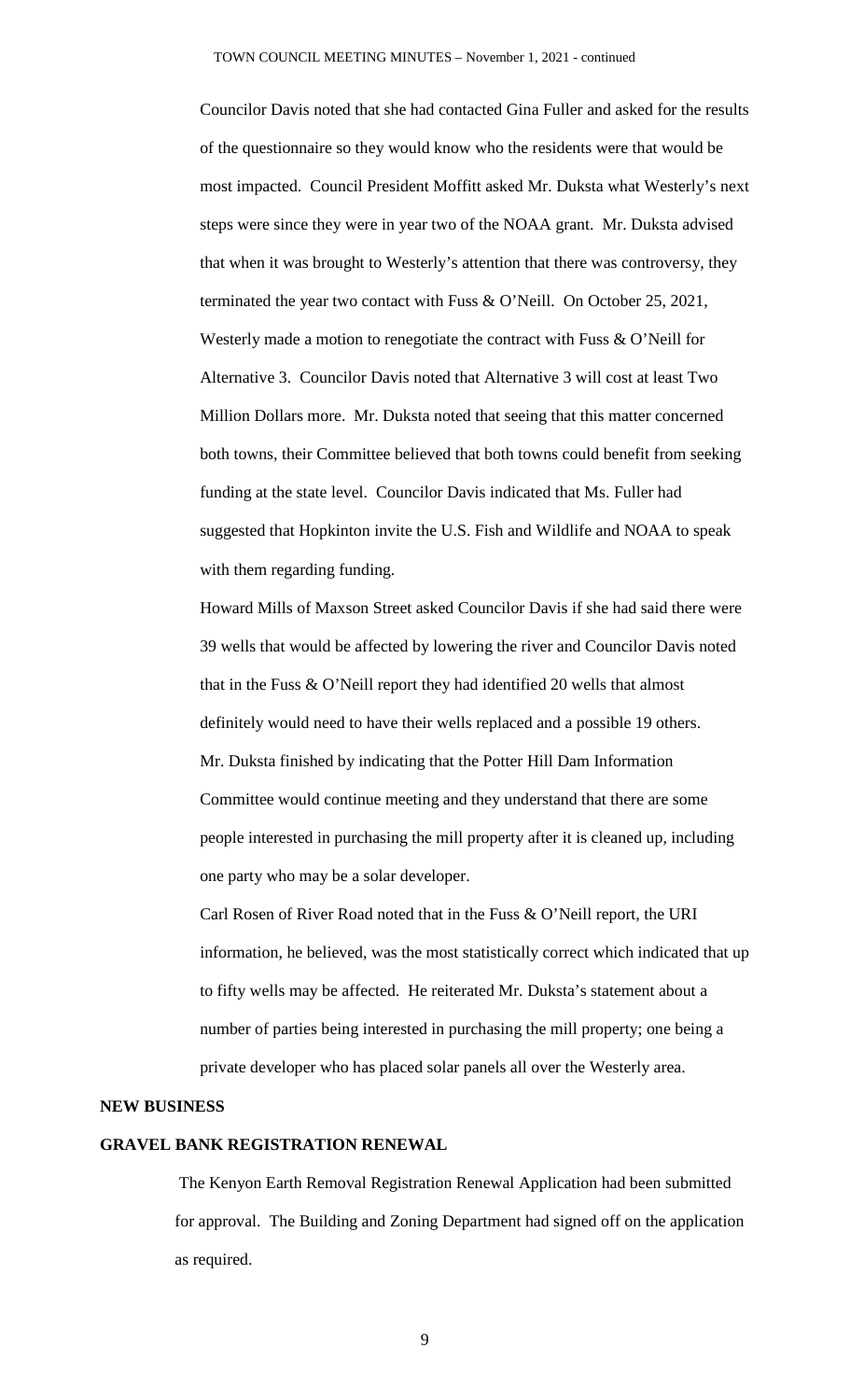# A MOTION WAS MADE BY COUNCILOR HIRST AND SECONDED BY COUNCILOR DAVIS TO APPROVE THE KENYON EARTH REMOVAL REGISTRATION RENEWAL APPLICATION. IN FAVOR: Moffitt, Davis, Marvel, Hirst, Geary

OPPOSED: None

## SO VOTED

## **SCHOOL COMMITTEE MEMBER APPOINTMENT**

This matter had been scheduled to discuss, consider and possibly vote to appoint one of four applicants: Sylvia Stanley, Polly Hopkins, Tyler Champlin or endawnis Spears; to the Chariho School Committee to fill the vacancy to November 2022. The applicants were interviewed on October 25, 2021. Councilor Davis had prepared a statement which she read into the record: "endawnis Spears is an exceptionally qualified candidate for the following reasons: (1) she is a professional education consultant who works with K-12 schools, college/universities, and public humanities sites; (2) she provides a 6-day professional development training seminar for classroom and museum educators; (3) she has spent 2½ years participating on the Hope Valley Elementary School Improvement Team; (4) she is also working with others to provide curriculum, policy and practices recommendations to the Chariho School Committee; (5) she will work to maintain the rural nature of the School District by keeping small, distinct elementary school in Chariho towns; (6) she is committed to the implementation of forthcoming RIDE standards to better serve students, families, educators, and administrators that take into account the challenges of Covid-19 and diverse populations; and (7) she is a Tribal Community Member in Residence at Brown University to support Native students and consult with faculty/administrator for better curricular and demographic representation. endawnis' expertise, experience, drive and enthusiasm would be well received by the Chariho School Committee and would allow her to 'hit the ground running'. Therefore, I am making a motion to select endawnis Spears to fill the current Chariho School Committee vacancy from November 1, 2021 until the next election that will be held on November 8, 2022."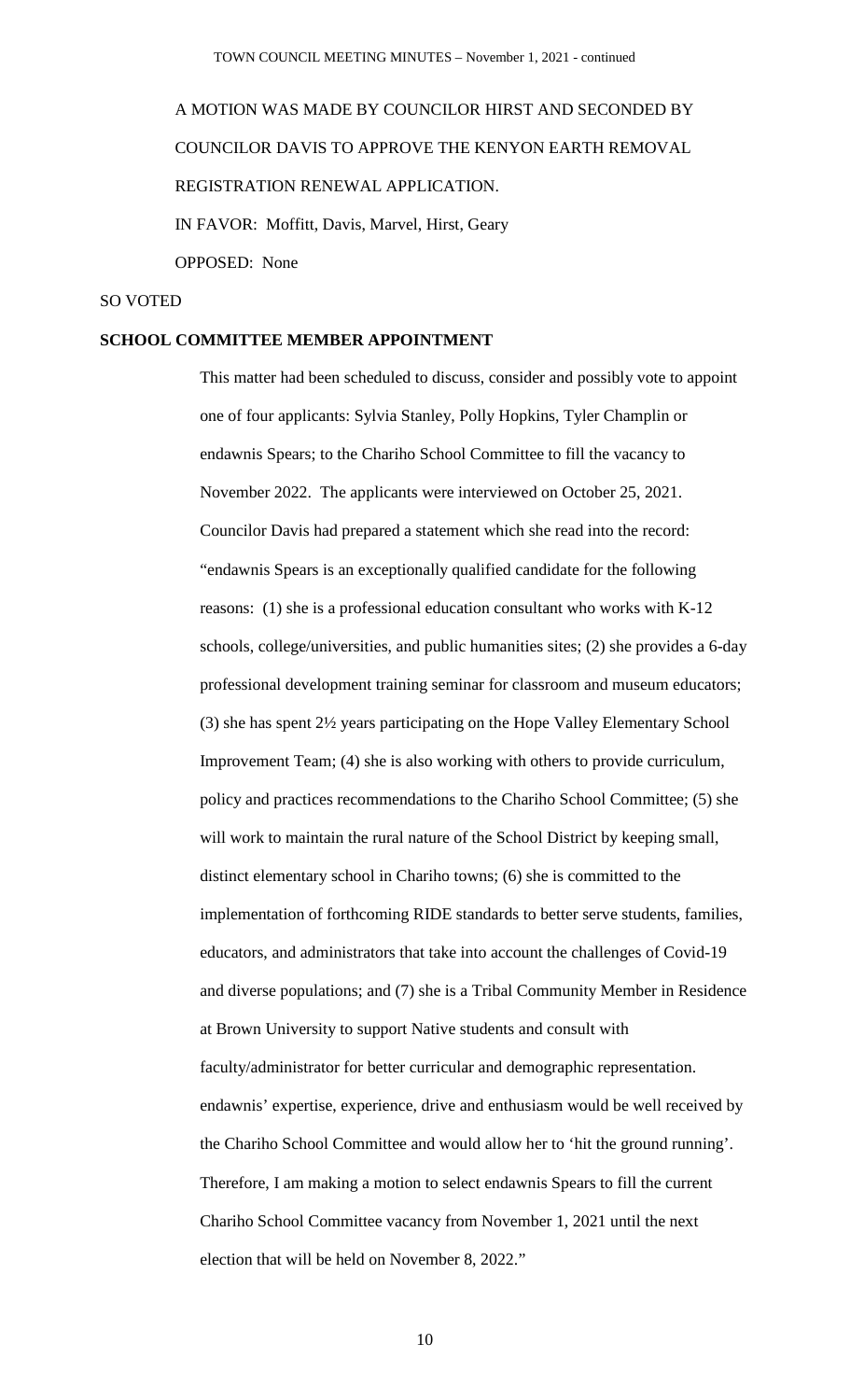Councilor Hirst noted that he supported Tyler Champlin, a certified public accountant, noting that the Chariho School District absorbs approximately 74% of town taxes and they need to be held accountable for their financial affairs. Councilor Hirst also stated that he was very dissatisfied with the School Committee and the Council for he believed that the Council did not stand behind Pastor Dave Stall. He also did not appreciate that Hope Valley Elementary School Principal, Giuseppe Gencarelli, injected himself in the selection process, being an employee of the School District. He did wish Ms. Spears well and hoped she would extend respect for all members of the community and not go along with some of the disrespect and contempt that the Chariho School Committee has had involving the public including the other night when they restricted public input from non-parents in certain things at Chariho. Councilor Geary agreed with Councilor Hirst noting that every year there is a discussion on how the school budget works and questions as to why it keeps increasing, and his choice was also for Tyler Champlin. Councilor Davis indicated that she had spoken with the Rhode Island Ethics Commission and they indicated that there was nothing wrong with the Principal and Ms. Macaruso sending them their suggestions. Council President Moffitt did not agree with Councilor Hirst's comments

regarding Pastor Dave Stall and the fact that the Council should support him.

A MOTION WAS MADE BY COUNCILOR DAVIS AND SECONDED BY COUNCILOR MARVEL TO APPOINT ENDAWNIS SPEARS TO THE CHARIHO SCHOOL COMMITTEE TO FILL THE VACANCY TO NOVEMBER 2022. IN FAVOR: Davis, Marvel, Moffitt

OPPOSED: Hirst, Geary

# MOTION CARRIES

# **DISCUSSION RE PUBLIC UTILITIES RESPONSE TO POWER OUTAGES**

Councilor Hirst had requested a discussion and consideration of whether there was a response plan by public utilities to power outages.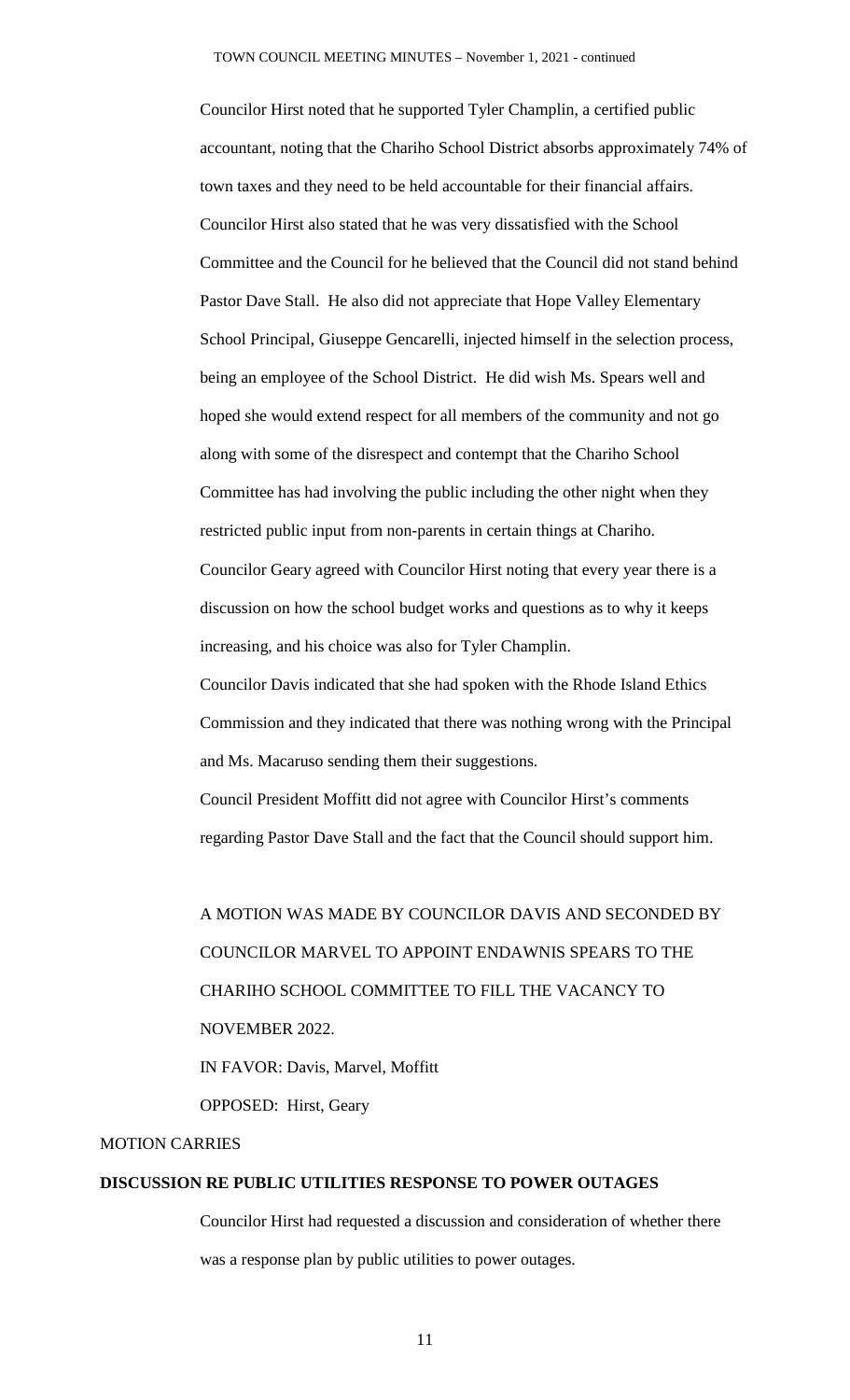Councilor Hirst wished to invite someone from the Public Utility Commission or the power company to address the length of time that it takes to restore power outages and why the same areas seem to lose power. He believed Emergency Management personnel and Public Works should be involved in order to determine if there are any improvements that can be done to stop the amount of outages.

Councilor Davis noted that she felt that National Grid should be involved and possibly the State Public Utility Commission.

Town Manager Rosso advised that he had received numerous calls from residents and had seen emails from National Grid and the Public Utility Commission concerning this issue. He noted there are other issues besides trees, with one issue possibly being a transformer. Council President Moffitt speculated that our State Representatives or Senators could possibly make a phone call in this regard. He felt that it would be a good idea to send a letter to the Public Utility Commission indicating that there was a concern. Councilor Hirst indicated that he would call the Public Utility Commission and ask how the town should proceed with this concern. Councilor Marvel felt it would be more effective to reach out to the State Representatives and indicate that there is a recurring problem and they would like some assistance in talking to the Utility Commission. Councilor Geary suggested sending a letter to the Representatives asking them to follow-up in this regard. Council President Moffitt felt that they should send a letter to Representative Kennedy and Senator Morgan asking for assistance and Councilor Hirst indicated that he would call the Public Utility Commission and provide a report at the next meeting.

## **PUBLIC FORUM**

Caleb Grant of Hope Valley stated that he was very excited for the appointment of endawnis Spears to the School Committee. He noted that he is an independent voter and he has friends on the conservative side and felt that the only way we can move forward as a community, on issues of equity or diversity, is to work together to have these conversations. He believes there is truth on both sides and his role in being involved in the diversity and equity work is to speak to the fact that he hears both sides, he cares about the conservative families and he cares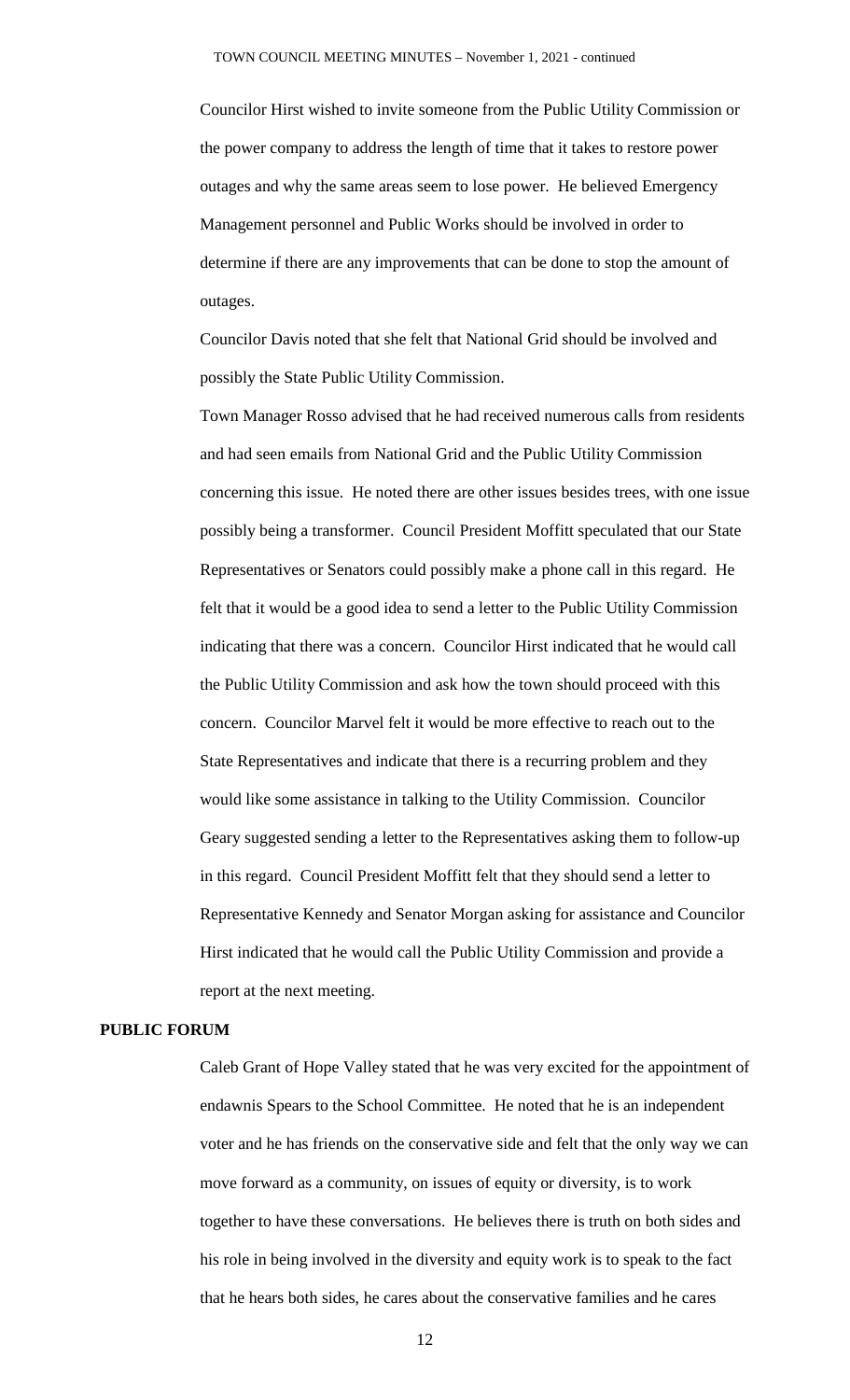about the people that have been identified by the anti-racist task force that need a voice as well.

Tyler Champlin of Camp Yawgoog Road felt that the Town should be aware that the School Committee meetings were taking place with no representation from Hopkinton. He felt this was a big problem and noted that when you elect four individuals to be on a Committee and not one of them shows up and there are votes being taken and Hopkinton is not being represented, that is a big problem. These people are elected to do a job and they need to start participating; the elected officials need to be held accountable.

endawnis Spears of 9 Evans Lane indicated that she was grateful and honored to represent the Town on the Chariho School Committee. She advised that she would represent all Chariho families and educators.

Councilor Geary noted that Veteran's Day was on November  $11<sup>th</sup>$  and he wished all veterans a "Happy Veteran's Day".

# **EXECUTIVE SESSION**

A MOTION WAS MADE BY COUNCILOR HIRST AND SECONDED BY COUNCILOR MARVEL TO RECESS INTO EXECUTIVE SESSION UNDER: RIGL 42-46-5(A)(2) LITIGATION AND RIGL 42-46-5(A)(5) ANY DISCUSSIONS OR CONSIDERATIONS RELATED TO THE ACQUISITION OR LEASE OF REAL PROPERTY FOR PUBLIC PURPOSES, OR OF THE DISPOSITION OF PUBLICLY HELD PROPERTY WHEREIN ADVANCED PUBLIC INFORMATION WOULD BE DETRIMENTAL TO THE INTEREST OF THE PUBLIC IN CONNECTION WITH ENVIRONMENTAL REMEDIATION AT STUBTOWN LANDFILL SITE. IN FAVOR: Moffitt, Davis, Marvel, Hirst, Geary OPPOSED: None

#### SO VOTED

A MOTION WAS MADE BY COUNCILOR HIRST AND SECONDED BY COUNCILOR DAVIS TO RECONVENE IN OPEN SESSION AND TO SEAL THE MINUTES OF THE EXECUTIVE SESSION. IN FAVOR: Moffitt, Davis, Marvel, Hirst, Geary OPPOSED: None